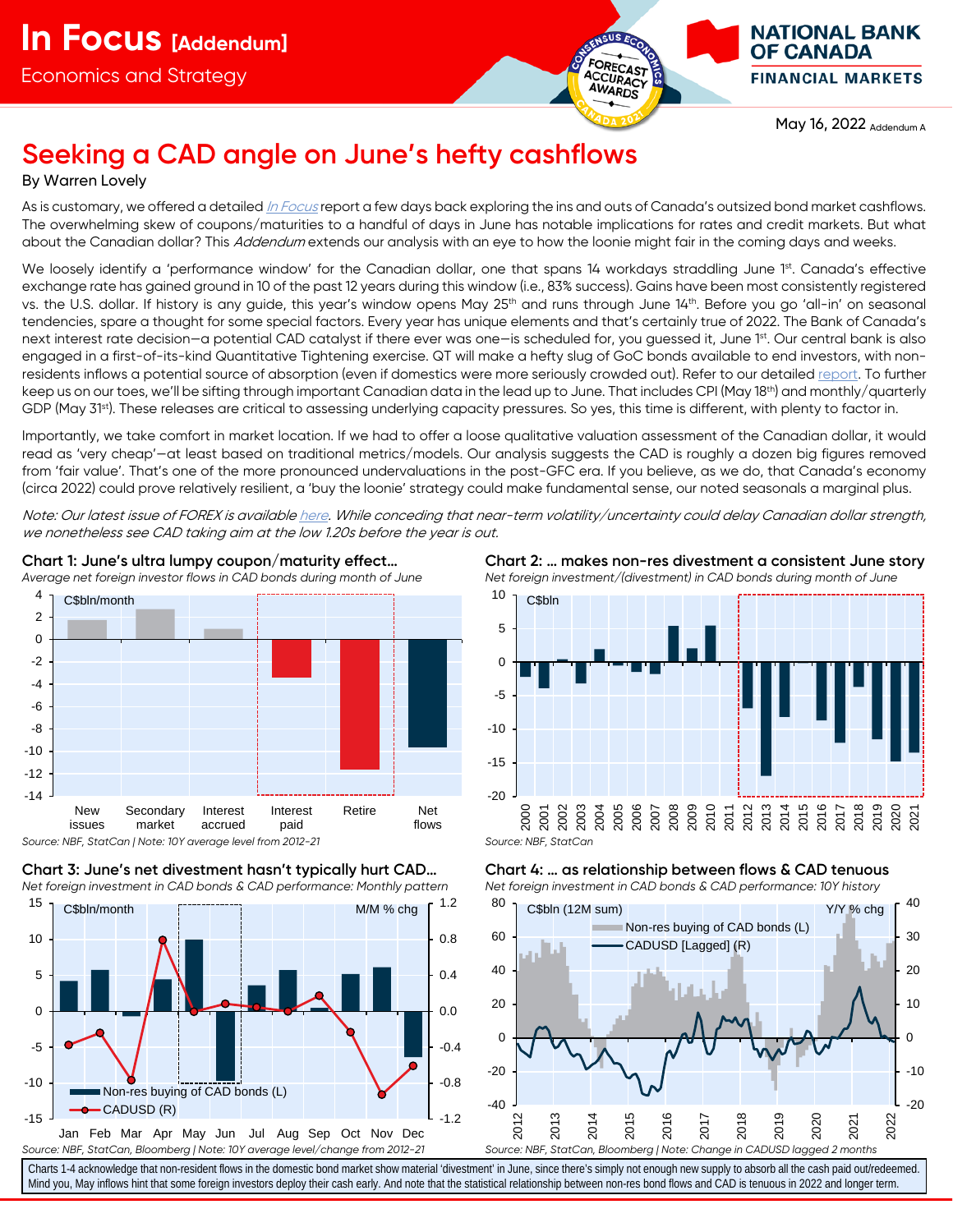

# **Chart 5: History hints at a June 1st 'performance window'**

*Canadian Effective Exchange Rate before/after 1-Jun: Trend & 2021*



# **Chart 6: Gains in 10 out of 12 years, although 2021 was a 'miss'**

*Canadian Effective Exchange Rate during notional 14D 'performance window'*



*Source: NBF, BoC | Note: Based on daily performance vs. 17 trading partners*

Scan the past dozen years and you might identify a 'performance window' for the Canadian dollar kicking off 5 days prior to June 1st and extending 9 days after the cash starts to flow. Keying on this 14-day window, Canada's effective exchange rate has gained ground in 10 of 12 years (i.e., 83% success). The last time it didn't work? Well, that was last year. So interpret with some caution.

# **Chart 7: While loonie's gains appear broadly based…**

*Canadian Effective Exchange Rate before/after 1-Jun by currency group* 101.2



*Source: NBF, BoC | Note: Based on 12Y average from 2010-21; '7 Majors' includes USD, EUR, JPY, GBP, CHF, AUD & SEK*

# **Chart 8: … most consistent success has come vs. USD**

*CAD success rates vs. each of 7 majors during 14D 'performance window'*



*reflects CAD gains vs. other major currencies over 14D window (T-5 to T+9)*

While the BoC's effective exchange rate data imply broad-based Canadian dollar strength during our 14-day 'performance window', a detailed look at currency pairs shows the loonie's strength has been most consistent against the greenback. Performance against JPY, GBP, EUR and SEK has been a coin flip, while the loonie often lags the Aussie dollar during the notional seasonal sweet spot.

# **Chart 9: Oil losing sway as CAD driver?**

*Relationship between crude oil (horizontal) & Canadian dollar (vertical)*



## **Chart 10: On the lookout for potential policy rate divergence** *Implied path for BoC & FOMC target overnight rate: 2022*



If commodity prices still matter for Canada—and to us they do, with the impact on trade and fiscal balances particularly striking—then CAD currently appears attractively priced. True, fair value is informed by more than oil, with rate differentials another long-standing driver. Markets currently see the BoC and FOMC on a similar path. But if Canada's economy ends up proving more resilient (something we're increasingly willing to discount) then GoC yields might ultimately trade at more attractive levels vs. USTs. The jury is still out on this, but it's a thematic we're warming up to.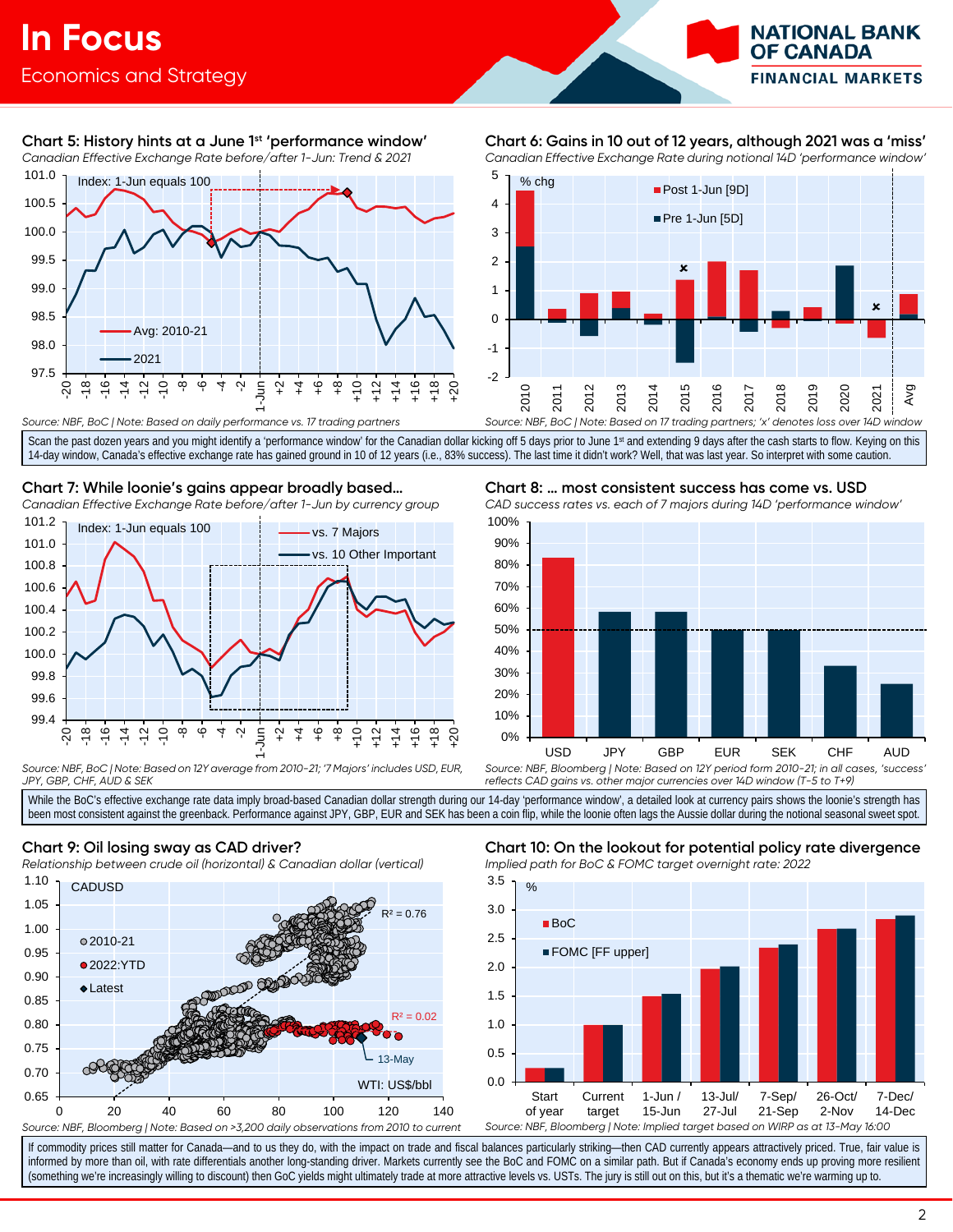# Economics and Strategy **In Focus**



# **Economics and Strategy**

# **Montreal Office Toronto Office** 514-879-2529 416-869-8598

stefane.marion@nbc.ca matthieu.arseneau@nbc.ca warren.lovely@nbc.ca

# *Economist Economist Economist Rates Strategist*

## Alexandra Ducharme Angelo Katsoras

*Economist Geopolitical Analyst* [alexandra.ducharme@nbc.ca](mailto:alexandra.ducharme@nbc.ca) [angelo.katsoras@nbc.ca](mailto:angelo.katsoras@nbc.ca)

# Stéfane Marion Matthieu Arseneau Warren Lovely

# Kyle Dahms Daren King Jocelyn Paquet Taylor Schleich

*Chief Economist and Strategist Deputy Chief Economist Chief Rates and Public Sector Strategist*

kyle.dahms@nbc.ca daren.king@nbc.ca jocelyn.paquet@nbc.ca taylor.Schleich@nbc.ca

## **General**

This Report was prepared by National Bank Financial, Inc. (NBF), (a Canadian investment dealer, member of IIROC), an indirect wholly owned subsidiary of National Bank of Canada. National Bank of Canada is a public company listed on the Toronto Stock Exchange.

The particulars contained herein were obtained from sources which we believe to be reliable but are not guaranteed by us and may be incomplete and may be subject to change without notice. The information is current as of the date of this document. Neither the author nor NBF assumes any obligation to update the information or advise on further developments relating to the topics or securities discussed. The opinions expressed are based upon the author(s) analysis and interpretation of these particulars and are not to be construed as a solicitation or offer to buy or sell the securities mentioned herein, and nothing in this Report constitutes a representation that any investment strategy or recommendation contained herein is suitable or appropriate to a recipient's individual circumstances. In all cases, investors should conduct their own investigation and analysis of such information before taking or omitting to take any action in relation to securities or markets that are analyzed in this Report. The Report alone is not intended to form the basis for an investment decision, or to replace any due diligence or analytical work required by you in making an investment decision.

This Report is for distribution only under such circumstances as may be permitted by applicable law. This Report is not directed at you if NBF or any affiliate distributing this Report is prohibited or restricted by any legislation or regulation in any jurisdiction from making it available to you. You should satisfy yourself before reading it that NBF is permitted to provide this Report to you under relevant legislation and regulations.

National Bank of Canada Financial Markets is a trade name used by National Bank Financial and National Bank of Canada Financial Inc.

### **Canadian Residents**

NBF or its affiliates may engage in any trading strategies described herein for their own account or on a discretionary basis on behalf of certain clients and as market conditions change, may amend or change investment strategy including full and complete divestment. The trading interests of NBF and its affiliates may also be contrary to any opinions expressed in this Report.

NBF or its affiliates often act as financial advisor, agent or underwriter for certain issuers mentioned herein and may receive remuneration for its services. As well NBF and its affiliates and/or their officers, directors, representatives, associates, may have a position in the securities mentioned herein and may make purchases and/or sales of these securities from time to time in the open market or otherwise. NBF and its affiliates may make a market in securities mentioned in this Report. This Report may not be independent of the proprietary interests of NBF and its affiliates.

This Report is not considered a research product under Canadian law and regulation, and consequently is not governed by Canadian rules applicable to the publication and distribution of research Reports, including relevant restrictions or disclosures required to be included in research Reports.